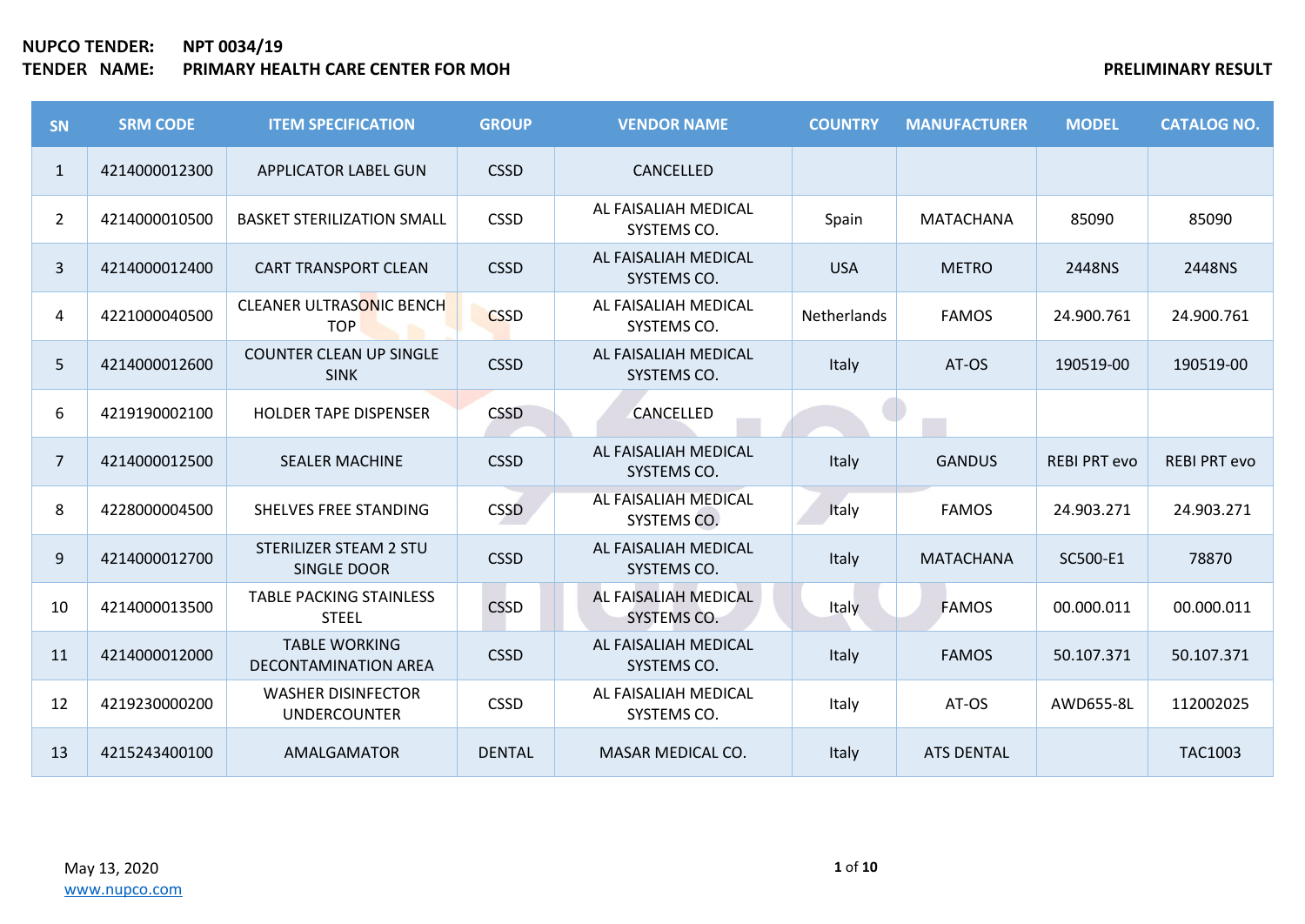| SN | <b>SRM CODE</b> | <b>ITEM SPECIFICATION</b>                                              | <b>GROUP</b>  | <b>VENDOR NAME</b> | <b>COUNTRY</b> | <b>MANUFACTURER</b> | <b>MODEL</b> | <b>CATALOG NO.</b> |
|----|-----------------|------------------------------------------------------------------------|---------------|--------------------|----------------|---------------------|--------------|--------------------|
| 14 | 4228150000100   | AUTOCLAVE UNIT-DENTAL                                                  | <b>DENTAL</b> | CANCELLED          |                |                     |              |                    |
| 15 | 4215170300100   | CABINET-DENTAL CLINIC                                                  | <b>DENTAL</b> | MASAR MEDICAL CO.  | Saudi Arabia   | <b>AL YARMOK</b>    |              | 00000              |
| 16 | 4215160001200   | <b>COMPRESSOR AIR DENTAL</b>                                           | <b>DENTAL</b> | MASAR MEDICAL CO.  | Italy          | <b>CATTANI</b>      |              | AC100              |
| 17 | 4215200800300   | DENTAL DIGITAL X-RAY WALL<br><b>MOUNT</b>                              | <b>DENTAL</b> | MASAR MEDICAL CO.  | Italy          | <b>ANTHOS</b>       |              | <b>RXDC</b>        |
| 18 | 4215000000100   | <b>DENTAL UNIT</b>                                                     | <b>DENTAL</b> | MASAR MEDICAL CO.  | Italy          | <b>ANTHOS</b>       |              | <b>CLASSE L6</b>   |
| 19 | 4214000010700   | <b>HANDPIECE LUBRICANT</b><br><b>DENTAL</b>                            | <b>DENTAL</b> | CANCELLED          |                |                     |              |                    |
| 20 | 4214000013100   | <b>INSTRUMENT DENTAL FILLING</b><br>& TREATMENT                        | DENTAL        | CANCELLED          |                |                     |              |                    |
| 21 | 4214000010600   | <b>INSTRUMENT SET</b><br>PERIODONTAL TREATMENT                         | <b>DENTAL</b> | CANCELLED          |                |                     |              |                    |
| 22 | 4214000013300   | <b>INSTRUMENT SURGICAL</b><br><b>DENTAL</b>                            | <b>DENTAL</b> | CANCELLED          |                |                     |              |                    |
| 23 | 4215150100500   | <b>LIGHT CURING WITH</b><br>POLIMARIZATION                             | <b>DENTAL</b> | MASAR MEDICAL CO.  | Canada         | <b>BEYES</b>        |              | SM1003P-B          |
| 24 | 4215000000200   | PRE-INSTALLATION WORK<br><b>DENTAL CLINIC</b>                          | <b>DENTAL</b> | MASAR MEDICAL CO.  | Saudi Arabia   | <b>LOCAL</b>        |              | 00000              |
| 25 | 4110301100600   | REFRIGERATOR DENTAL<br><b>MATERIALS</b>                                | <b>DENTAL</b> | MASAR MEDICAL CO.  | Saudi Arabia   | <b>LOCAL</b>        |              | 000000             |
| 26 | 4215201200100   | <b>SENSOR DIGITAL FOR</b><br>PERIAPICAL INTRAORAL<br><b>RADIOGRAPH</b> | <b>DENTAL</b> | MASAR MEDICAL CO.  | France         | <b>ACTION</b>       |              | PSPIX2             |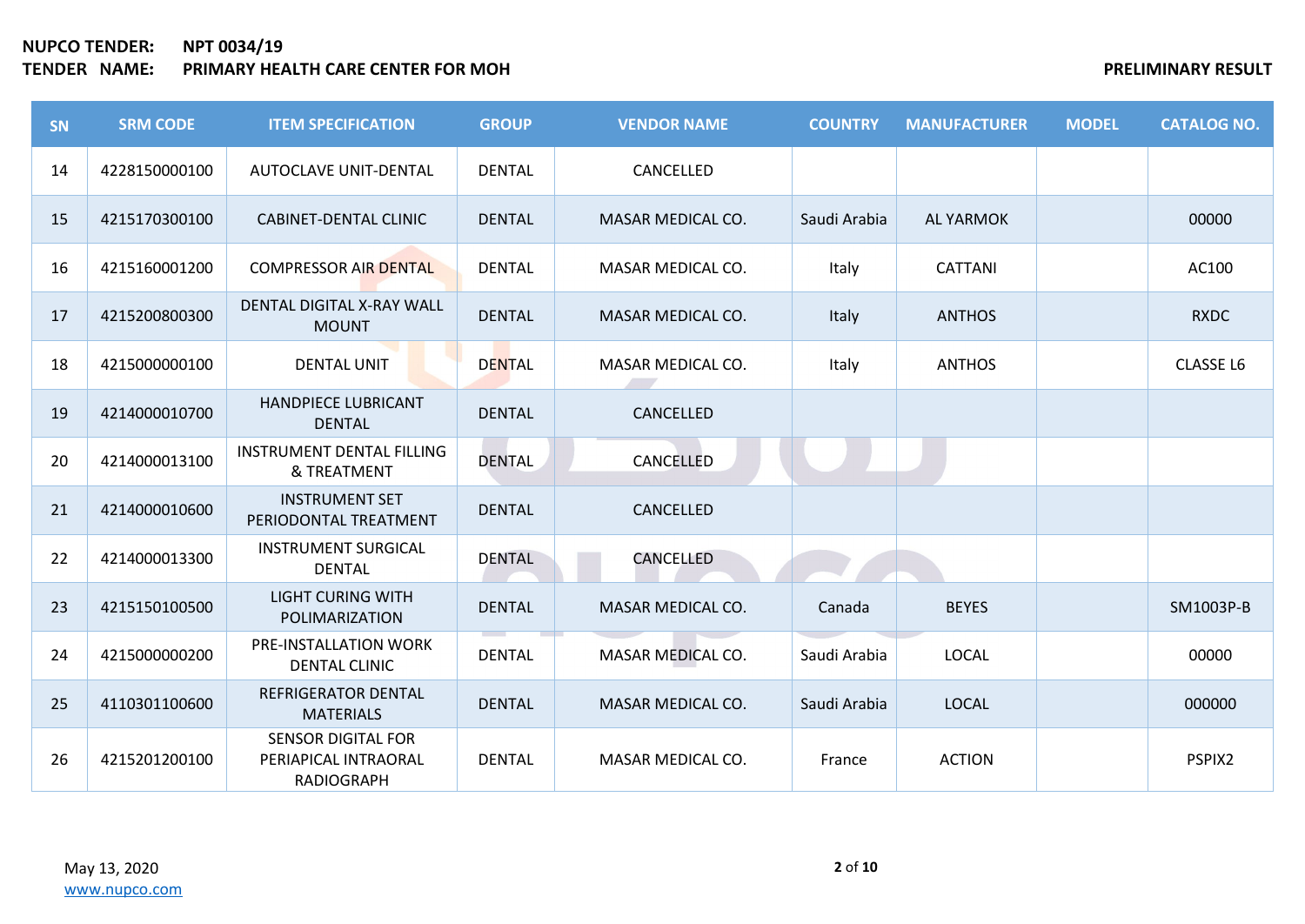| SN | <b>SRM CODE</b> | <b>ITEM SPECIFICATION</b>                      | <b>GROUP</b>   | <b>VENDOR NAME</b>                        | <b>COUNTRY</b> | <b>MANUFACTURER</b>  | <b>MODEL</b>        | <b>CATALOG NO.</b>              |
|----|-----------------|------------------------------------------------|----------------|-------------------------------------------|----------------|----------------------|---------------------|---------------------------------|
| 27 | 4229510007000   | <b>SUCTION UNIT</b>                            | <b>DENTAL</b>  | MASAR MEDICAL CO.                         | Italy          | <b>CATTANI</b>       |                     | <b>MONO JET</b><br>ALPHA 010053 |
| 28 | 4219200100200   | Tables, Examination,<br>Treatment              | <b>GENERAL</b> | MOHAMMED HAMMAD AL-<br>HAMMAD MEDICAL CO. | <b>USA</b>     | <b>BREWER</b>        | 5700-230            | 5700-230                        |
| 29 | 4214000010800   | <b>AED WITH CART</b>                           | <b>GENERAL</b> | MOHAMMED HAMMAD AL-<br>HAMMAD MEDICAL CO. | Italy          | AMI                  | SVD-B0004           | SVD-B0004                       |
| 30 | 4214000012200   | BAG, RESUSCITATION, ADULT,<br><b>PEDIATRIC</b> | <b>GENERAL</b> | MOHAMMED HAMMAD AL-<br>HAMMAD MEDICAL CO. | Italy          | <b>FAZZINI</b>       | 0720S               | 0720S                           |
| 31 | 4214000010900   | <b>BAG EMERGENCY</b>                           | <b>GENERAL</b> | MOHAMMED HAMMAD AL-<br>HAMMAD MEDICAL CO. | Italy          | <b>FAZZINI</b>       | 09.89098            | 09.89098                        |
| 32 | 4214000013900   | <b>BED PATIENT ELECTRICAL</b>                  | <b>GENERAL</b> | MOHAMMED HAMMAD AL-<br>HAMMAD MEDICAL CO. | Portugal       | <b>IMO</b>           | <b>MATRIX</b>       | 944.E4                          |
| 33 | 4214000009900   | <b>CABINET STORAGE</b><br><b>INSTRUMENT</b>    | <b>GENERAL</b> | MOHAMMED HAMMAD AL-<br>HAMMAD MEDICAL CO. | China          | <b>CHINA</b>         | <b>CHINA</b>        | <b>CHINA</b>                    |
| 34 | 4214000000800   | <b>CART DRESSING</b>                           | <b>GENERAL</b> | MOHAMMED HAMMAD AL-<br>HAMMAD MEDICAL CO. | Italy          | FRANCEHOPITAL        | PRE15AA-I-<br>S0500 | PRE15AA-I-<br>S0500             |
| 35 | 4214000011700   | <b>CONTAINER SHARP</b>                         | <b>GENERAL</b> | MOHAMMED HAMMAD AL-<br>HAMMAD MEDICAL CO. | Italy          | <b>FAZZINI</b>       | 16.P150D            | 16.P150D                        |
| 36 | 4214000011800   | <b>CONTAINER WASTE WITH</b><br><b>COVER</b>    | <b>GENERAL</b> | MOHAMMED HAMMAD AL-<br>HAMMAD MEDICAL CO. | Italy          | FAZZINI              | 02.427.00           | 02.427.00                       |
| 37 | 4214000003100   | <b>CYLINDER OXYGEN</b>                         | <b>GENERAL</b> | CANCELLED                                 |                |                      |                     |                                 |
| 38 | 4214000010000   | <b>DOPPLER FETAL HEART</b>                     | <b>GENERAL</b> | MOHAMMED HAMMAD AL-<br>HAMMAD MEDICAL CO. | South Korea    | <b>BISTOS</b>        | <b>BT-200L</b>      | <b>BT-200L</b>                  |
| 39 | 4214000012100   | ECG 3 LEAD                                     | <b>GENERAL</b> | MOHAMMED HAMMAD AL-<br>HAMMAD MEDICAL CO. | Japan          | <b>FUKUDA DENSHI</b> | FCP-7101            | FCP-7101                        |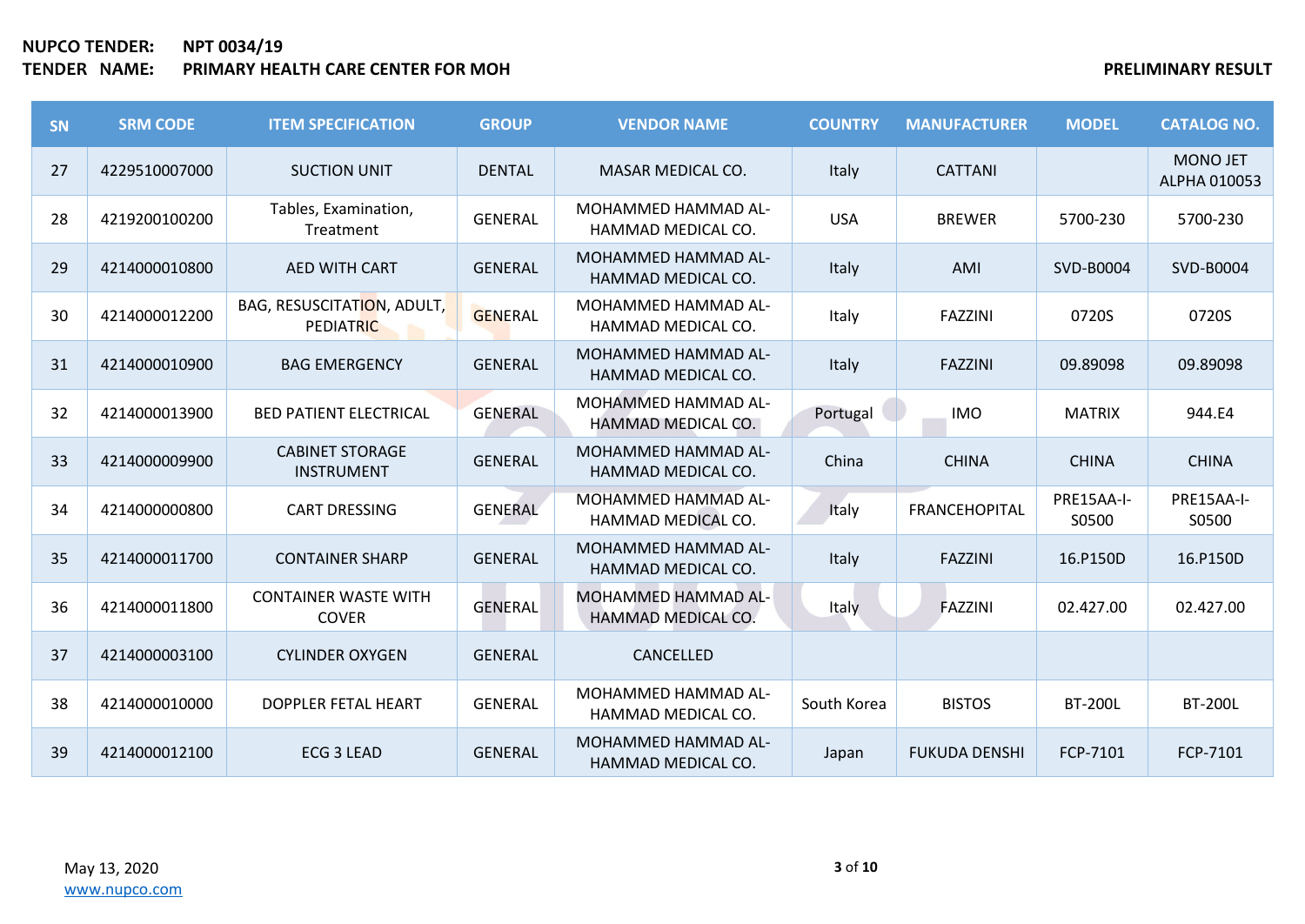# **NUPCO TENDER: NPT 0034/19 TENDER IN A PRELIMINARY RESULT PRELIMINARY RESULT**

| SN | <b>SRM CODE</b> | <b>ITEM SPECIFICATION</b>                     | <b>GROUP</b>   | <b>VENDOR NAME</b>                               | <b>COUNTRY</b> | <b>MANUFACTURER</b>           | <b>MODEL</b>    | <b>CATALOG NO.</b>     |
|----|-----------------|-----------------------------------------------|----------------|--------------------------------------------------|----------------|-------------------------------|-----------------|------------------------|
| 40 | 4222151209800   | <b>INFUSION PUMP</b>                          | <b>GENERAL</b> | CANCELLED                                        |                |                               |                 |                        |
| 41 | 4227201802400   | LARYNGOSCOPE<br>ADULT/PEDIATRIC               | <b>GENERAL</b> | MOHAMMED HAMMAD AL-<br>HAMMAD MEDICAL CO.        | Germany        | <b>RIESTER</b>                | LED/LI-ION      | LED/LI-ION             |
| 42 | 4214000004100   | LIGHT EXAM CEILING<br><b>MOUNTED</b>          | <b>GENERAL</b> | MOHAMMED HAMMAD AL-<br>HAMMAD MEDICAL CO.        | Spain          | <b>ORDISI</b>                 | L21-25T         | L21-25T                |
| 43 | 4214000004300   | LIGHT EXAM WALL MOUNTED                       | <b>GENERAL</b> | MOHAMMED HAMMAD AL-<br>HAMMAD MEDICAL CO.        | Germany        | <b>RIESTER</b>                | <b>RI-MAGIC</b> | 6240.00100000<br>00002 |
| 44 | 4110451100000   | OVEN UNIVERSAL 100 - 200<br><b>LITERS</b>     | <b>GENERAL</b> | MOHAMMED HAMMAD AL-<br>HAMMAD MEDICAL CO.        | Germany        | <b>BINDER</b>                 | ED115           | ED115                  |
| 45 | 4214000005500   | <b>REGULATOR OXYGEN</b>                       | <b>GENERAL</b> | <b>MOHAMMED HAMMAD AL-</b><br>HAMMAD MEDICAL CO. | <b>USA</b>     | WESTERN<br><b>ENTERPRISES</b> | <b>OPL-821</b>  | <b>OPL-821</b>         |
| 46 | 4214000055900   | <b>SCALE INFANT ELECTRONIC</b>                | <b>GENERAL</b> | MOHAMMED HAMMAD AL-<br>HAMMAD MEDICAL CO.        | Italy          | FAZZINI                       | S7800           | S7800                  |
| 47 | 4214000006000   | <b>SCALE PATIENT WITH HEIGHT</b>              | <b>GENERAL</b> | MOHAMMED HAMMAD AL-<br>HAMMAD MEDICAL CO.        | Italy          | <b>FAZZINI</b>                | <b>S7350HR</b>  | <b>S7350HR</b>         |
| 48 | 4214000011000   | SPHYGMOMANOMETER VITAL<br><b>SIGN DIGITAL</b> | <b>GENERAL</b> | MOHAMMED HAMMAD AL-<br>HAMMAD MEDICAL CO.        | Germany        | <b>RIESTER</b>                | <b>RVS-100</b>  | <b>RVS-100</b>         |
| 49 | 4214000011400   | <b>STAND IV</b>                               | <b>GENERAL</b> | MOHAMMED HAMMAD AL-<br>HAMMAD MEDICAL CO.        | China          | <b>SAIKANG</b>                | SKH040-10       | SKH040-10              |
| 50 | 4214000006700   | STETHOSCOPE ADULT                             | <b>GENERAL</b> | MOHAMMED HAMMAD AL-<br>HAMMAD MEDICAL CO.        | Italy          | <b>FAZZINI</b>                | 08.711.00       | 08.711.00              |
| 51 | 4218190007800   | STETHOSCOPE INFANT                            | <b>GENERAL</b> | MOHAMMED HAMMAD AL-<br>HAMMAD MEDICAL CO.        | Italy          | <b>FAZZINI</b>                | 08.713.00       | 08.713.00              |
| 52 | 4618181001100   | STRETCHER EMERGENCY                           | <b>GENERAL</b> | MOHAMMED HAMMAD AL-<br>HAMMAD MEDICAL CO.        | Portugal       | <b>IMO</b>                    | <b>TRENDY</b>   | 971.72                 |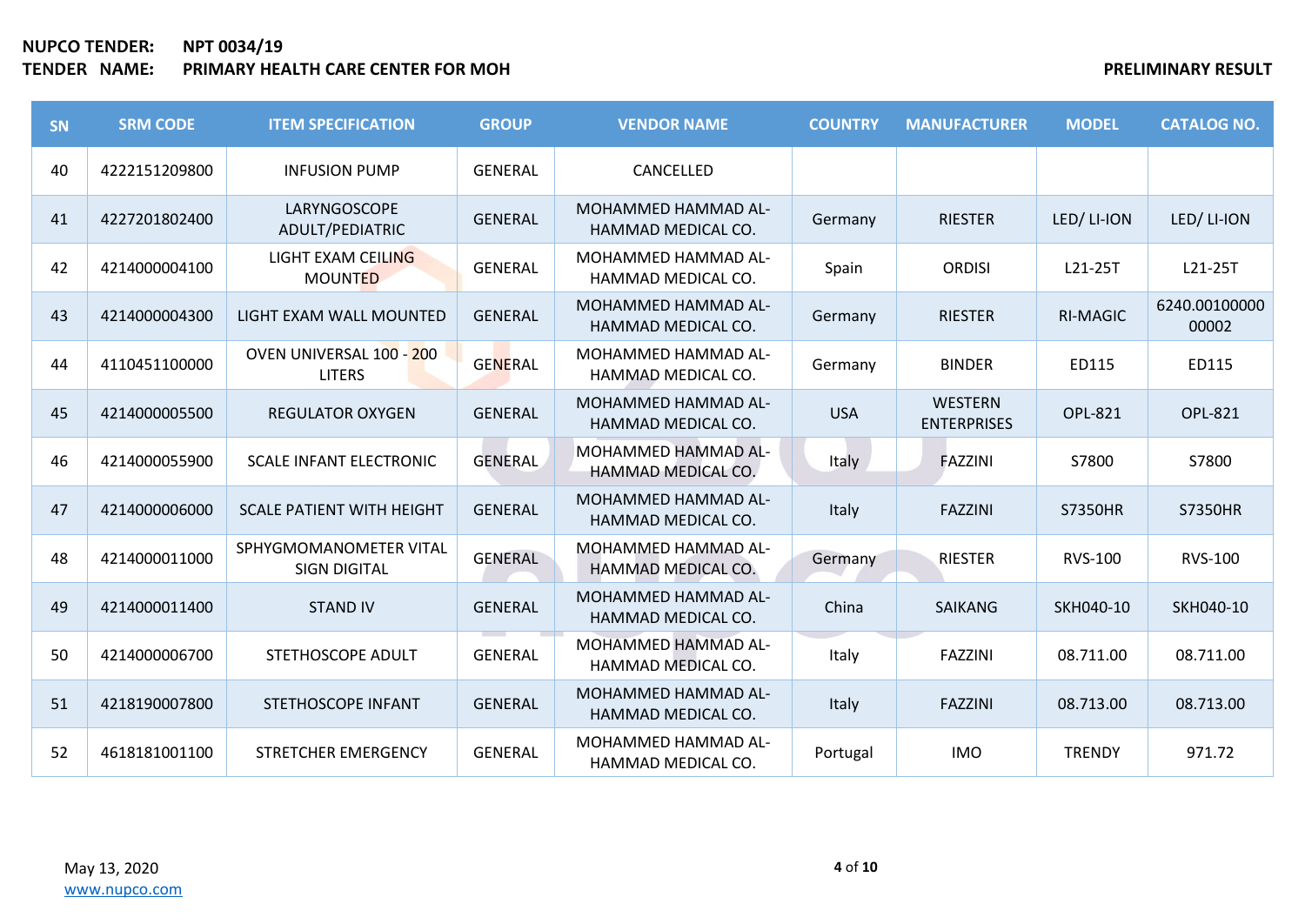# **NUPCO TENDER: NPT 0034/19 TENDER IN A SEXUAL TERM OF STATE AND RESULT AND RESULT AND RESULT AND RESULT AND RESULT**

| <b>SN</b> | <b>SRM CODE</b> | <b>ITEM SPECIFICATION</b>                    | <b>GROUP</b>   | <b>VENDOR NAME</b>                               | <b>COUNTRY</b> | <b>MANUFACTURER</b>                    | <b>MODEL</b>       | <b>CATALOG NO.</b> |
|-----------|-----------------|----------------------------------------------|----------------|--------------------------------------------------|----------------|----------------------------------------|--------------------|--------------------|
| 53        | 4214000010200   | <b>SUCTION ELECTRICAL</b>                    | <b>GENERAL</b> | <b>MOHAMMED HAMMAD AL-</b><br>HAMMAD MEDICAL CO. | Italy          | CA-MI                                  | ASKIR 36 BR        | RE.410200/09       |
| 54        | 4214000010100   | TABLE EXAM INFANT WITH<br><b>SCALE</b>       | GENERAL        | MOHAMMED HAMMAD AL-<br>HAMMAD MEDICAL CO.        | Italy          | <b>FAZZINI</b>                         | S7850              | S7850              |
| 55        | 4214000013700   | <b>TABLE EXAMINATION</b><br><b>PEDIATRIC</b> | <b>GENERAL</b> | MOHAMMED HAMMAD AL-<br>HAMMAD MEDICAL CO.        | <b>USA</b>     | <b>BREWER</b>                          | 6000               | 6000               |
| 56        | 4229510047200   | TABLE INSTRUMENT                             | <b>GENERAL</b> | MOHAMMED HAMMAD AL-<br>HAMMAD MEDICAL CO.        | Italy          | <b>FAZZINI</b>                         | 02.6028<br>SPECIAL | 02.6028<br>SPECIAL |
| 57        | 4214000008800   | <b>WHEELCHAIR ADULT</b>                      | <b>GENERAL</b> | MOHAMMED HAMMAD AL-<br>HAMMAD MEDICAL CO.        | China          | <b>SAIKANG</b>                         | <b>SKE102</b>      | <b>SKE102</b>      |
| 58        | 4214000011500   | ULTRASOUND OB/GYN BASIC                      | <b>IMAGING</b> | CANCELLED                                        |                |                                        |                    |                    |
| 59        | 4215200800400   | X-RAY DIGITAL BASIC                          | <b>IMAGING</b> | CANCELLED                                        |                |                                        |                    |                    |
| 60        | 4214000014000   | ANALYZER CHEMISTRY SEMI<br><b>AUTOMATED</b>  | LAB            | <b>CANCELLED</b>                                 |                |                                        |                    |                    |
| 61        | 4115000002500   | ANALYZER ELECTROLYTE                         | LAB            | CANCELLED                                        |                |                                        |                    |                    |
| 62        | 4110370600000   | Baths, Water                                 | LAB            | MEDICAL VISION EST.                              | South Korea    | LABTECH                                |                    | LWB-106D           |
| 63        | 4112170301400   | <b>CENTRIFUGE 12 TUBES</b>                   | LAB            | MEDICAL VISION EST.                              | Germany        | <b>HERMLE</b>                          |                    | Z 206 A            |
| 64        | 4219210100200   | CHAIR BLOOD DRAWING                          | LAB            | MEDICAL VISION EST.                              | Saudi Arabia   | SAUDI KUWAITI<br><b>COMPANY</b>        |                    | BD-320             |
| 65        | 4115000008300   | <b>CHAIR LAB</b>                             | LAB            | MEDICAL VISION EST.                              | Saudi Arabia   | <b>SAUDI KUWAITI</b><br><b>COMPANY</b> |                    | <b>32S</b>         |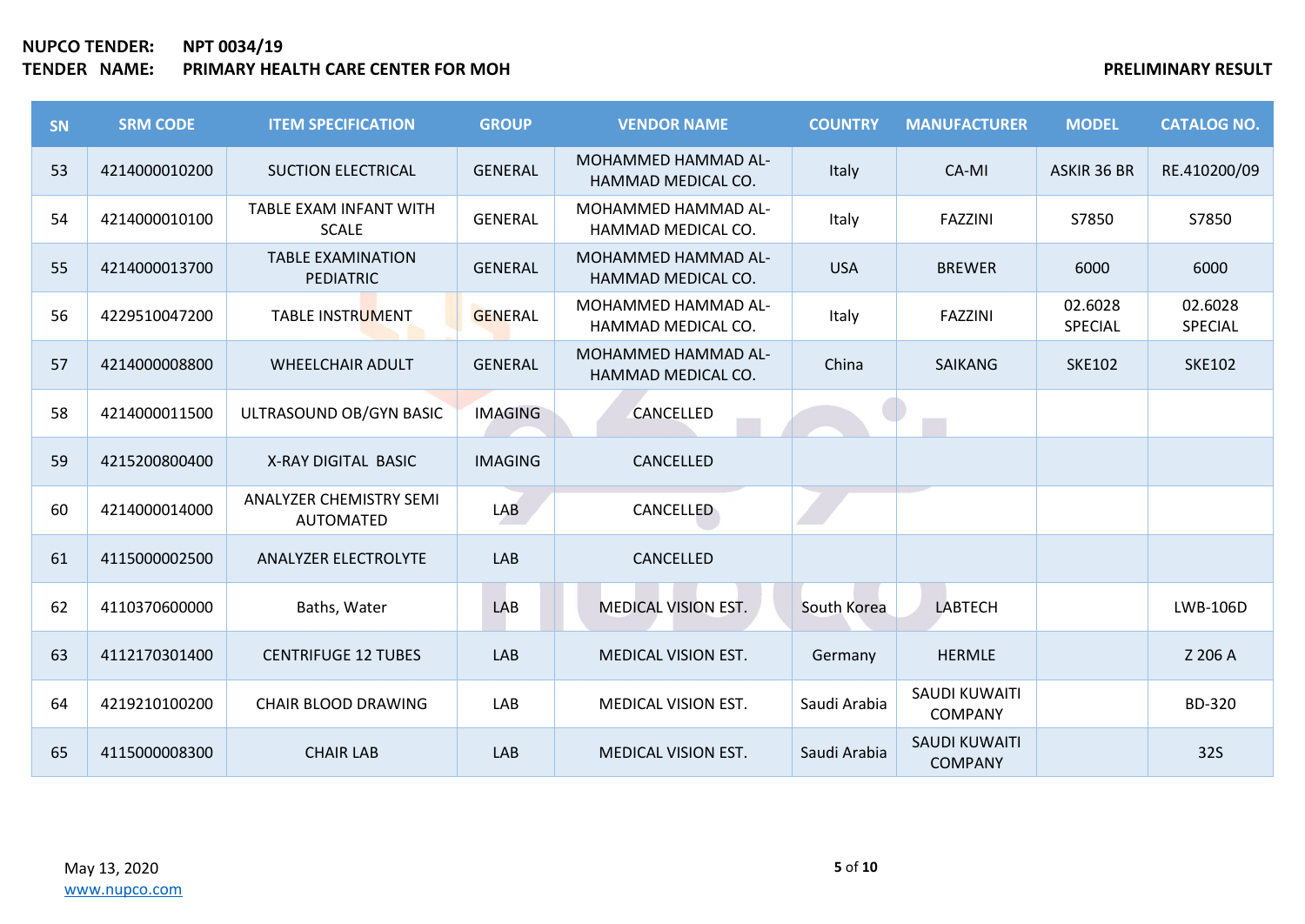| SN | <b>SRM CODE</b> | <b>ITEM SPECIFICATION</b>                         | <b>GROUP</b> | <b>VENDOR NAME</b>         | <b>COUNTRY</b> | <b>MANUFACTURER</b>                   | <b>MODEL</b> | <b>CATALOG NO.</b> |
|----|-----------------|---------------------------------------------------|--------------|----------------------------|----------------|---------------------------------------|--------------|--------------------|
| 66 | 4221000043200   | <b>CONTAINER REFRIGERATED</b><br>LARGE            | LAB          | MEDICAL VISION EST.        | China          | <b>CHUNDE</b><br><b>BIOTECHNOLOGY</b> |              | <b>LX18Y</b>       |
| 67 | 4214000011600   | <b>CONTAINER REFRIGERATED</b><br>SMALL            | LAB          | <b>MEDICAL VISION EST.</b> | China          | <b>CHUNDE</b><br><b>BIOTECHNOLOGY</b> |              | <b>LX10Y</b>       |
| 68 | 4115000010000   | <b>COUNTER BLOOD CELL 18</b><br><b>PARAMETERS</b> | LAB          | CANCELLED                  |                |                                       |              |                    |
| 69 | 4115000010800   | DESTROYER SYRINGE NEEDLE                          | LAB          | MEDICAL VISION EST.        | India          | <b>NARANG</b><br><b>MEDICAL</b>       |              | <b>NS030</b>       |
| 70 | 4112180000500   | DISTILLER WATER LAB                               | <b>LAB</b>   | <b>MEDICAL VISION EST.</b> | South Korea    | <b>LABTECH</b>                        |              | LWD-3008           |
| 71 | 4219190001100   | <b>HOLDER SLIDE</b>                               | LAB          | MEDICAL VISION EST.        | <b>USA</b>     | <b>HEATHROW</b><br><b>SCIENTIFIC</b>  |              | HS9902             |
| 72 | 4115000015300   | <b>HOTPLATE</b>                                   | LAB          | <b>MEDICAL VISION EST.</b> | South Korea    | <b>LABTECH</b>                        |              | LHT-2060D          |
| 73 | 4214000011900   | <b>METER PH</b>                                   | LAB          | <b>MEDICAL VISION EST.</b> | Romania        | <b>ADWA</b>                           |              | AD1000             |
| 74 | 4115000019800   | METER T.S.                                        | LAB          | CANCELLED                  |                |                                       |              |                    |
| 75 | 4214000013400   | MICROSCOPE BINOCULAR                              | LAB          | <b>MEDICAL VISION EST.</b> | China          | <b>MOTIC</b><br><b>INSTRUMINTS UK</b> |              | <b>BA210</b>       |
| 76 | 4115000021900   | MIXER BLOOD ROLLER TYPE                           | LAB          | MEDICAL VISION EST.        | Taiwan         | <b>GEMMY</b><br><b>INDUSTRIAL</b>     |              | $VM-370(B)$        |
| 77 | 4115000022000   | <b>MIXER VORTEX</b>                               | LAB          | <b>MEDICAL VISION EST.</b> | Taiwan         | <b>GEMMY</b><br><b>INDUSTRIAL</b>     |              | <b>VM-300</b>      |
| 78 | 4115000024400   | PIPETTOR ADJUSTABLE                               | LAB          | <b>MEDICAL VISION EST.</b> | Germany        | AHN<br><b>BIOTECHNOLOGI</b><br>E GMBH |              | B02-1*B10-1*       |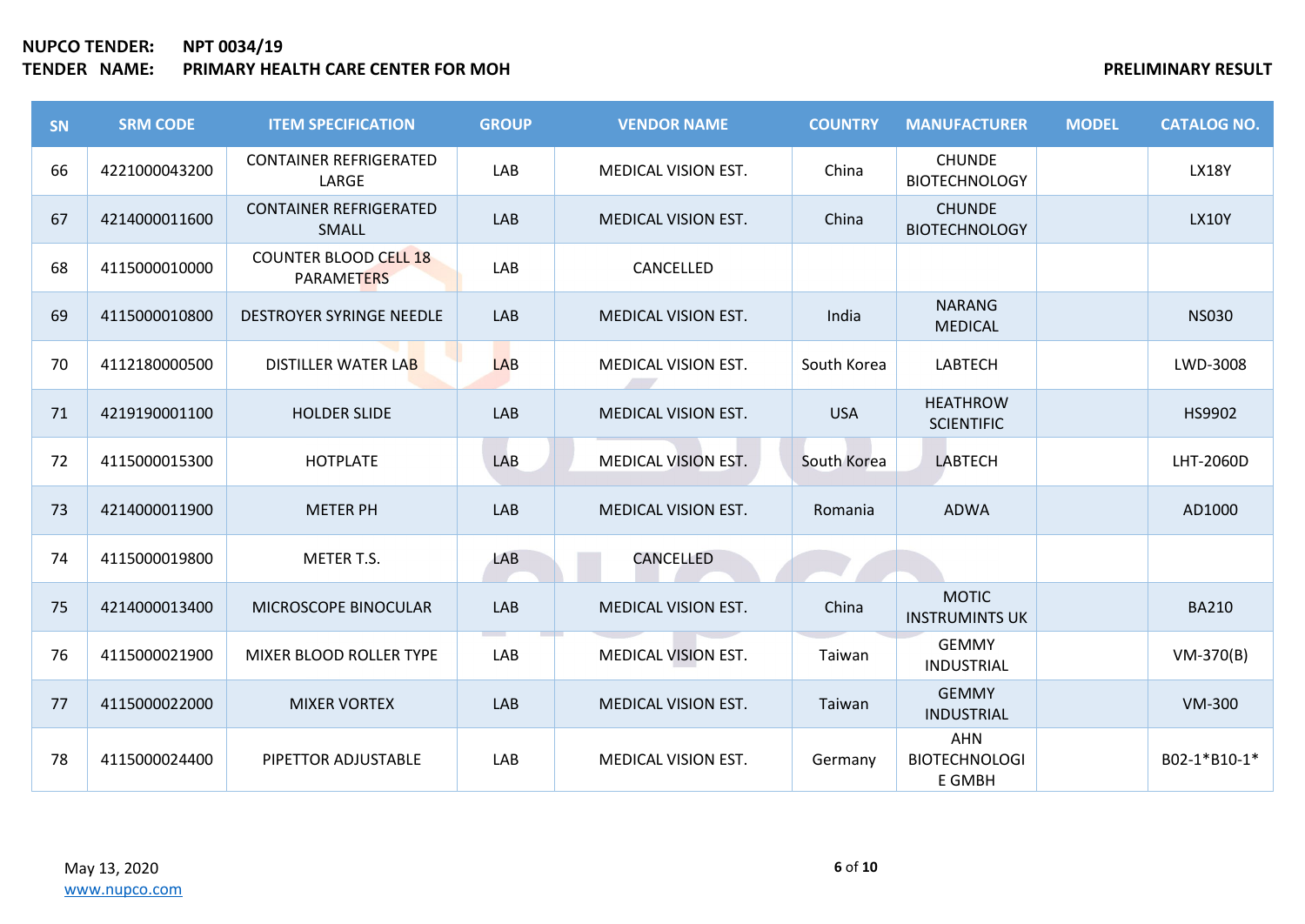# **NUPCO TENDER: NPT 0034/19 TENDER IN A PRELIMINARY RESULT PRIMARY RESULT**

| SN | <b>SRM CODE</b> | <b>ITEM SPECIFICATION</b>                       | <b>GROUP</b>     | <b>VENDOR NAME</b>                               | <b>COUNTRY</b>    | <b>MANUFACTURER</b>                             | <b>MODEL</b> | <b>CATALOG NO.</b> |
|----|-----------------|-------------------------------------------------|------------------|--------------------------------------------------|-------------------|-------------------------------------------------|--------------|--------------------|
| 79 | 4214000013200   | <b>RACK HOLDER 12 TUBES</b>                     | LAB              | <b>MEDICAL VISION EST.</b>                       | India             | <b>ELECTRONIC</b><br><b>INSTRUMENTATI</b><br>ON |              | <b>CH0708B</b>     |
| 80 | 4214000010400   | <b>RACK HOLDER 24 TUBES</b>                     | LAB              | MEDICAL VISION EST.                              | India             | <b>ELECTRONIC</b><br><b>INSTRUMENTATI</b><br>ON |              | CH0709B            |
| 81 | 4221000073200   | <b>REFRIGERATOR 24 ft FOR</b><br><b>SAMPLES</b> | LAB              | MEDICAL VISION EST.                              | Italy             | <b>FRIMED</b>                                   |              | AF70V              |
| 82 | 4115000030600   | <b>STOPWATCH</b>                                | <b>LAB</b>       | MEDICAL VISION EST.                              | China             | <b>BRANNAN-UK</b>                               |              | 28/404/0           |
| 83 | 4214000011200   | THERMOMETER LABORATORY<br>$-20$ TO $+15$        | LAB              | MEDICAL VISION EST.                              | United<br>Kingdom | <b>BRANNAN-UK</b>                               |              | 44/810/9           |
| 84 | 4115000031900   | THERMOMETER LABORATORY<br>$-10$ TO $+100$       | LAB              | <b>MEDICAL VISION EST.</b>                       | United<br>Kingdom | <b>BRANNAN-UK</b>                               |              | 44/810/9           |
| 85 | 4115000032500   | <b>TIMER INTERVAL</b>                           | LAB              | MEDICAL VISION EST.                              | Hong Kong         | <b>BRANNAN-UK</b>                               |              | 28/207/0           |
| 86 | 4214000013800   | 52" LCD WALL MOUNT                              | <b>FURNITURE</b> | <b>SCIENTIFIC PRODUCTS</b><br>PHARMACEUTICAL CO. | China             | OTHER_KMC                                       |              | K18M55262          |
| 87 | 4410290600000   | <b>CABINET OFFICE GLASS DOOR</b>                | <b>FURNITURE</b> | <b>SCIENTIFIC PRODUCTS</b><br>PHARMACEUTICAL CO. | China             | OTHER OFFICE<br><b>LAND</b>                     |              | OL <sub>02</sub>   |
| 88 | 4214000011300   | <b>CHAIR CLASSROOM</b>                          | <b>FURNITURE</b> | <b>SCIENTIFIC PRODUCTS</b><br>PHARMACEUTICAL CO. | China             | OTHER_OFFICE<br>LAND                            |              | OL03               |
| 89 | 4219210309800   | <b>CHAIR DOCTOR'S OFFICE</b>                    | <b>FURNITURE</b> | <b>SCIENTIFIC PRODUCTS</b><br>PHARMACEUTICAL CO. | China             | OTHER_OFFICE<br>LAND                            |              | OL04               |
| 90 | 4219210300400   | <b>CHAIR LEATHER WITH ARMS</b>                  | <b>FURNITURE</b> | <b>SCIENTIFIC PRODUCTS</b><br>PHARMACEUTICAL CO. | China             | OTHER_OFFICE<br>LAND                            |              | OL05               |
| 91 | 4221000023200   | <b>CHAIR OFFICE EMPLOYEE</b>                    | <b>FURNITURE</b> | <b>SCIENTIFIC PRODUCTS</b><br>PHARMACEUTICAL CO. | China             | OTHER_OFFICE<br><b>LAND</b>                     |              | OL06               |

May 13, 2020 [www.nupco.com](http://www.nupco.com/)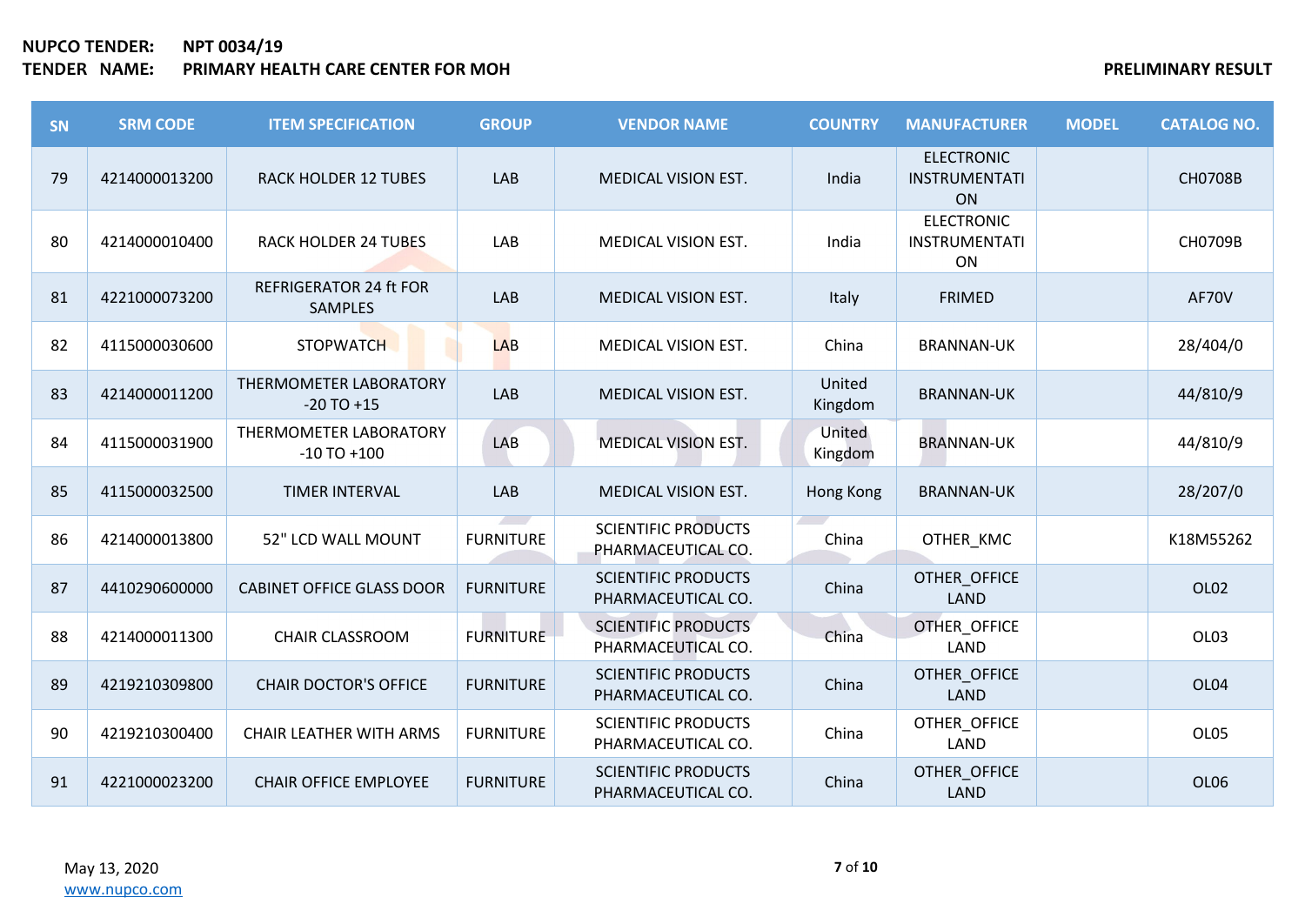# **NUPCO TENDER: NPT 0034/19 TENDER IN A PROPERTY RESULT PRELIMINARY RESULT**

| SN  | <b>SRM CODE</b> | <b>ITEM SPECIFICATION</b>                   | <b>GROUP</b>     | <b>VENDOR NAME</b>                               | <b>COUNTRY</b> | <b>MANUFACTURER</b>         | <b>MODEL</b> | <b>CATALOG NO.</b>             |
|-----|-----------------|---------------------------------------------|------------------|--------------------------------------------------|----------------|-----------------------------|--------------|--------------------------------|
| 92  | 4214000011100   | <b>CHAIR OFFICE MANAGER</b>                 | <b>FURNITURE</b> | <b>SCIENTIFIC PRODUCTS</b><br>PHARMACEUTICAL CO. | China          | OTHER_OFFICE<br>LAND        |              | OL07                           |
| 93  | 4214000046100   | <b>CHAIR WAITING 2 SEATS</b>                | <b>FURNITURE</b> | <b>SCIENTIFIC PRODUCTS</b><br>PHARMACEUTICAL CO. | China          | OTHER_OFFICE<br><b>LAND</b> |              | OL08                           |
| 94  | 4219210300500   | <b>CHAIR WAITING 3 SEATS</b>                | <b>FURNITURE</b> | <b>SCIENTIFIC PRODUCTS</b><br>PHARMACEUTICAL CO. | China          | OTHER_OFFICE<br>LAND        |              | OL09                           |
| 95  | 4219190900200   | <b>COMPUTER DESKTOP</b>                     | <b>FURNITURE</b> | <b>SCIENTIFIC PRODUCTS</b><br>PHARMACEUTICAL CO. | China          | OTHER HP                    |              | HP 290 G3 I7<br>7700           |
| 96  | 4219160700500   | <b>CURTAIN CUBICAL WITH</b><br><b>TRACK</b> | <b>FURNITURE</b> | <b>SCIENTIFIC PRODUCTS</b><br>PHARMACEUTICAL CO. | China          | OTHER_OFFICE<br>LAND        |              | OL11                           |
| 97  | 4219160700000   | <b>CURTAIN WINDOW WITH</b><br><b>TRACK</b>  | <b>FURNITURE</b> | <b>SCIENTIFIC PRODUCTS</b><br>PHARMACEUTICAL CO. | China          | OTHER_OFFICE<br><b>LAND</b> |              | OL12                           |
| 98  | 4410170500400   | OFFICE DEPARTMENT<br><b>MANAGER</b>         | <b>FURNITURE</b> | <b>SCIENTIFIC PRODUCTS</b><br>PHARMACEUTICAL CO. | China          | OTHER_OFFICE<br>LAND        |              | OL13                           |
| 99  | 4410290107600   | OFFICE DOCTOR                               | <b>FURNITURE</b> | <b>SCIENTIFIC PRODUCTS</b><br>PHARMACEUTICAL CO. | China          | OTHER_OFFICE<br><b>LAND</b> |              | <b>OL14</b>                    |
| 100 | 4410170503300   | <b>OFFICE EMPLOYEE</b>                      | <b>FURNITURE</b> | <b>SCIENTIFIC PRODUCTS</b><br>PHARMACEUTICAL CO. | China          | OTHER_OFFICE<br>LAND        |              | OL15                           |
| 101 | 4410310112000   | PRINTER OFFICE LASER 18<br>PAGE/MIN         | <b>FURNITURE</b> | <b>SCIENTIFIC PRODUCTS</b><br>PHARMACEUTICAL CO. | China          | HP                          |              | <b>HP LASERJET</b><br>PRO M15A |
| 102 | 4111170700400   | PROJECTOR WITH SCREEN                       | <b>FURNITURE</b> | <b>SCIENTIFIC PRODUCTS</b><br>PHARMACEUTICAL CO. | China          | <b>BENQ</b>                 |              | MX604                          |
| 103 | 4228000045300   | <b>SHELVES LIBRARY</b>                      | <b>FURNITURE</b> | <b>SCIENTIFIC PRODUCTS</b><br>PHARMACEUTICAL CO. | China          | <b>OFFICE LAND</b>          |              | <b>OL18</b>                    |
| 104 | 4228000044500   | SHELVES METAL                               | <b>FURNITURE</b> | <b>SCIENTIFIC PRODUCTS</b><br>PHARMACEUTICAL CO. | China          | <b>OFFICE LAND</b>          |              | OL19                           |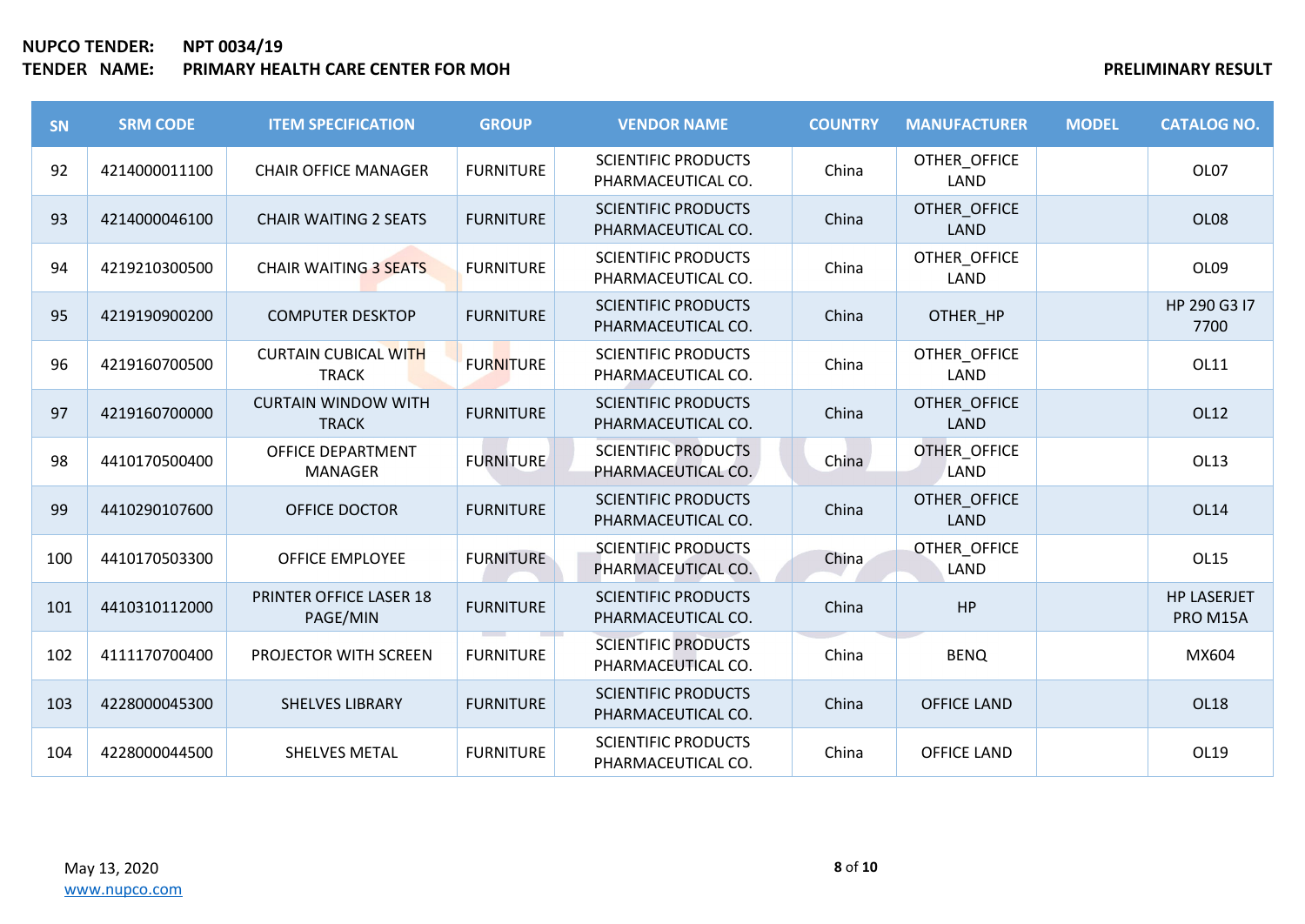| SN  | <b>SRM CODE</b> | <b>ITEM SPECIFICATION</b>                      | <b>GROUP</b>     | <b>VENDOR NAME</b>                               | <b>COUNTRY</b> | <b>MANUFACTURER</b>                    | <b>MODEL</b> | <b>CATALOG NO.</b> |
|-----|-----------------|------------------------------------------------|------------------|--------------------------------------------------|----------------|----------------------------------------|--------------|--------------------|
| 105 | 4221000024500   | <b>SOFA SET</b>                                | <b>FURNITURE</b> | <b>SCIENTIFIC PRODUCTS</b><br>PHARMACEUTICAL CO. | China          | <b>OFFICE LAND</b>                     |              | OL20               |
| 106 | 4110291500600   | <b>STATION PANTRY</b>                          | <b>FURNITURE</b> | <b>SCIENTIFIC PRODUCTS</b><br>PHARMACEUTICAL CO. | China          | <b>OFFICE LAND</b>                     |              | OL21               |
| 107 | 4214000012800   | <b>TABLE CONFERENCE 12</b><br><b>PERSONS</b>   | <b>FURNITURE</b> | <b>SCIENTIFIC PRODUCTS</b><br>PHARMACEUTICAL CO. | China          | <b>OFFICE LAND</b>                     |              | OL22               |
| 108 | 4214000012900   | <b>TABLE CONFERENCE 20</b><br><b>PERSONS</b>   | <b>FURNITURE</b> | <b>SCIENTIFIC PRODUCTS</b><br>PHARMACEUTICAL CO. | China          | <b>OFFICE LAND</b>                     |              | OL <sub>23</sub>   |
| 109 | 4221151400500   | <b>TABLE CORNER</b>                            | <b>FURNITURE</b> | <b>SCIENTIFIC PRODUCTS</b><br>PHARMACEUTICAL CO. | China          | <b>OFFICE LAND</b>                     |              | OL <sub>24</sub>   |
| 110 | 4223200302300   | <b>TABLE FOLDING</b>                           | <b>FURNITURE</b> | <b>SCIENTIFIC PRODUCTS</b><br>PHARMACEUTICAL CO. | China          | <b>OFFICE LAND</b>                     |              | <b>OL25</b>        |
| 111 | 4110590507800   | <b>TABLE LIBRARY</b>                           | <b>FURNITURE</b> | <b>SCIENTIFIC PRODUCTS</b><br>PHARMACEUTICAL CO. | China          | <b>OFFICE LAND</b>                     |              | OL <sub>26</sub>   |
| 112 | 4214000013600   | <b>TABLE TEA</b>                               | <b>FURNITURE</b> | <b>SCIENTIFIC PRODUCTS</b><br>PHARMACEUTICAL CO. | China          | <b>OFFICE LAND</b>                     |              | OL <sub>27</sub>   |
| 113 | 4712170203300   | <b>WASTE BIN PEDAL OPERATED</b>                | <b>FURNITURE</b> | <b>SCIENTIFIC PRODUCTS</b><br>PHARMACEUTICAL CO. | China          | <b>OFFICE LAND</b>                     |              | <b>OL28</b>        |
| 114 | 4214000010300   | <b>CABINET MEDICATION</b>                      | PHARMACY         | <b>MEDICAL VISION EST.</b>                       | Saudi Arabia   | <b>SAUDI KUWAITI</b><br><b>COMPANY</b> |              | <b>SKG5050</b>     |
| 115 | 4219190400000   | <b>CABINET NARCOTIC</b>                        | PHARMACY         | <b>MEDICAL VISION EST.</b>                       | Turkey         | <b>OPTIUM</b><br><b>MEDIKAL</b>        |              | <b>NC-01</b>       |
| 116 | 4214000000100   | Pill Counters, Automatic                       | PHARMACY         | CANCELLED                                        |                |                                        |              |                    |
| 117 | 4111223200500   | <b>REFRIGERATOR PHARMACY</b><br><b>VACCINE</b> | PHARMACY         | <b>MEDICAL VISION EST.</b>                       | Italy          | <b>FRIMED</b>                          |              | <b>AF70</b>        |